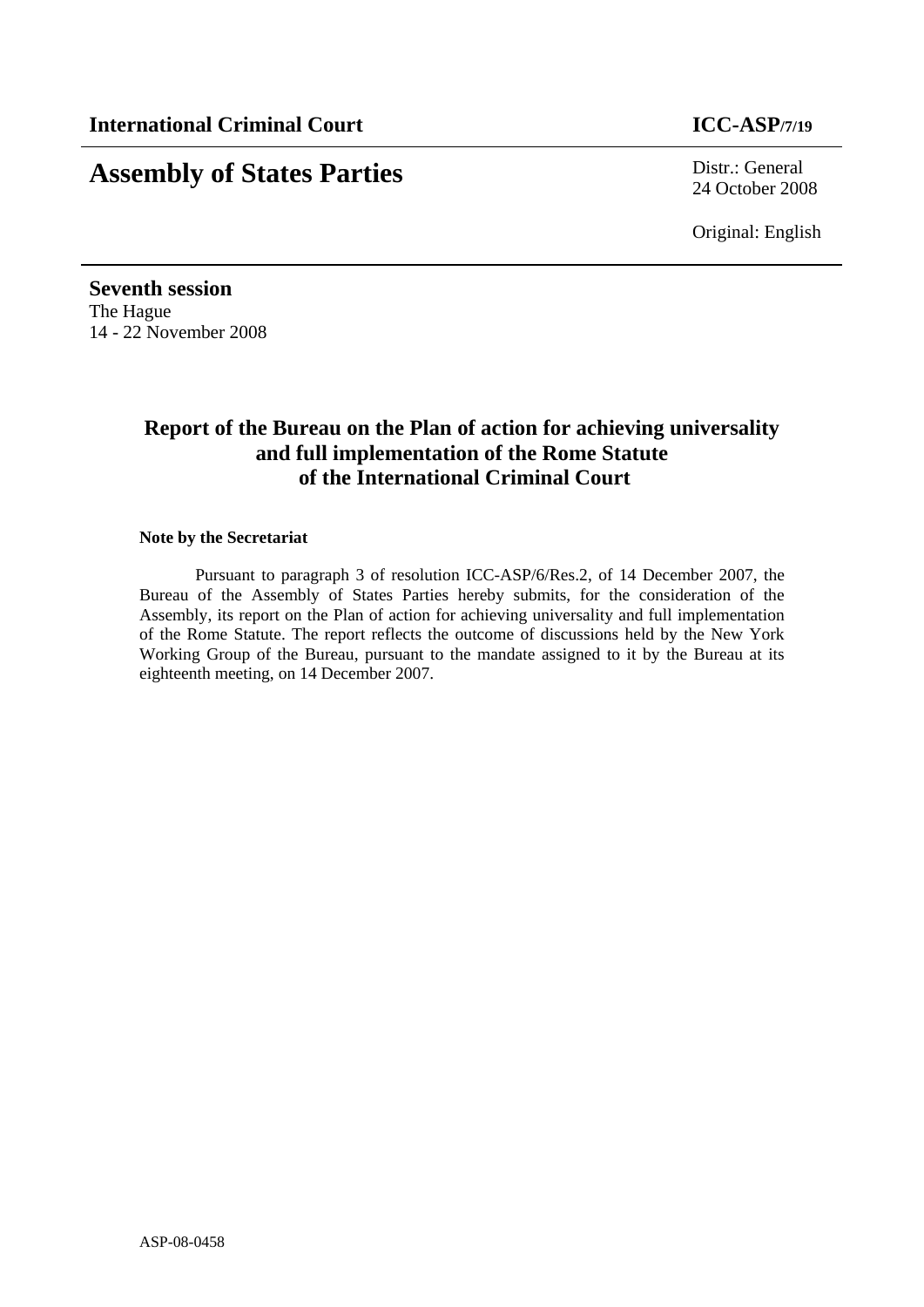# **Report of the Bureau on the Plan of action for achieving universality and full implementation of the Rome Statute of the International Criminal Court**

# **Introduction**

1. At its fifth session, the Assembly of States Parties adopted, by consensus, the Plan of action of the Assembly of States Parties for achieving universality and full implementation of the Rome Statute of the International Criminal Court<sup>1</sup> (hereinafter "the Plan of action").

2. At its sixth session, the Assembly welcomed the report<sup>2</sup> of the Bureau on the Plan of action, endorsed the recommendations contained therein and requested the Bureau to continue to monitor its implementation and to report thereon to the Assembly during its seventh session.<sup>3</sup>

3. At its fourth meeting, on 29 April 2008, the Bureau of the Assembly appointed Mr. Marcelo Böhlke (Brazil) facilitator for the Plan of action.

4. The Plan of action requires States Parties to proactively promote universality and full implementation of the Rome Statute through bilateral and regional relationships, including by convening and supporting seminars and other events, disseminating information about the Court, providing technical and financial assistance to States wishing to become parties to the Rome Statute, providing information to the Secretariat of the Assembly of States Parties ("the Secretariat") and cooperating with the Court. Furthermore, it requires the Secretariat to support States in their efforts to promote universality and full implementation of the Statute by acting as a focal point for information exchange, within existing resources, including by collecting and ensuring dissemination of such information. It also requires the Assembly, through its Bureau, to keep the Plan of action under review.

5. The Plan of action has been under consideration by the New York Working Group of the Bureau, but there have also been consultations in The Hague in order to keep delegates, Court officials, members of civil society and other interested parties based in the Netherlands up to date on the progress in the discussions on the Plan of action and to receive their suggestions, comments and recommendations. As the Plan of action and the discussion on the issue of cooperation are in some respects interconnected, the facilitator for the Plan of action and the focal point on cooperation under the aegis of The Hague Working Group have been in consultation on the best way to advance the matter.

#### **Informal consultations**

6. The facilitator has held informal consultations with numerous actors in different forums. Between May and September 2008, the facilitator convened two open meetings in New York, on 21 May and 3 June, and one in The Hague, on 30 July. With a view to involving as many interested actors as possible, representatives of States Parties, non-States Parties, the Secretariat, international organizations, the Court and civil society were invited to participate in the deliberations. This broad participation contributes to the achievement of both objectives of the Plan of action: universality and full implementation of the Rome Statute.

 $\frac{1}{1}$ <sup>1</sup>Official Records of the Assembly of States Parties to the Rome Statute of the International Criminal *Court, Fifth session, The Hague, 23 November - 1 December 2006* (International Criminal Court publication, ICC-ASP/5/32), part III, resolution ICC-ASP/5/Res.3, paragraph 2 and annex I.<br> $^{2}$  ICC-ASP/6/22  $2$  ICC-ASP/6/23.

<sup>3</sup> *Official Records of the Assembly of States Parties to the Rome Statute of the International Criminal Court, Sixth session, New York, 30 November - 14 December 2007* (International Criminal Court publication, ICC-ASP/6/20), vol. I, part III, resolution ICC-ASP/6/Res.2, paragraph 3 and annex I.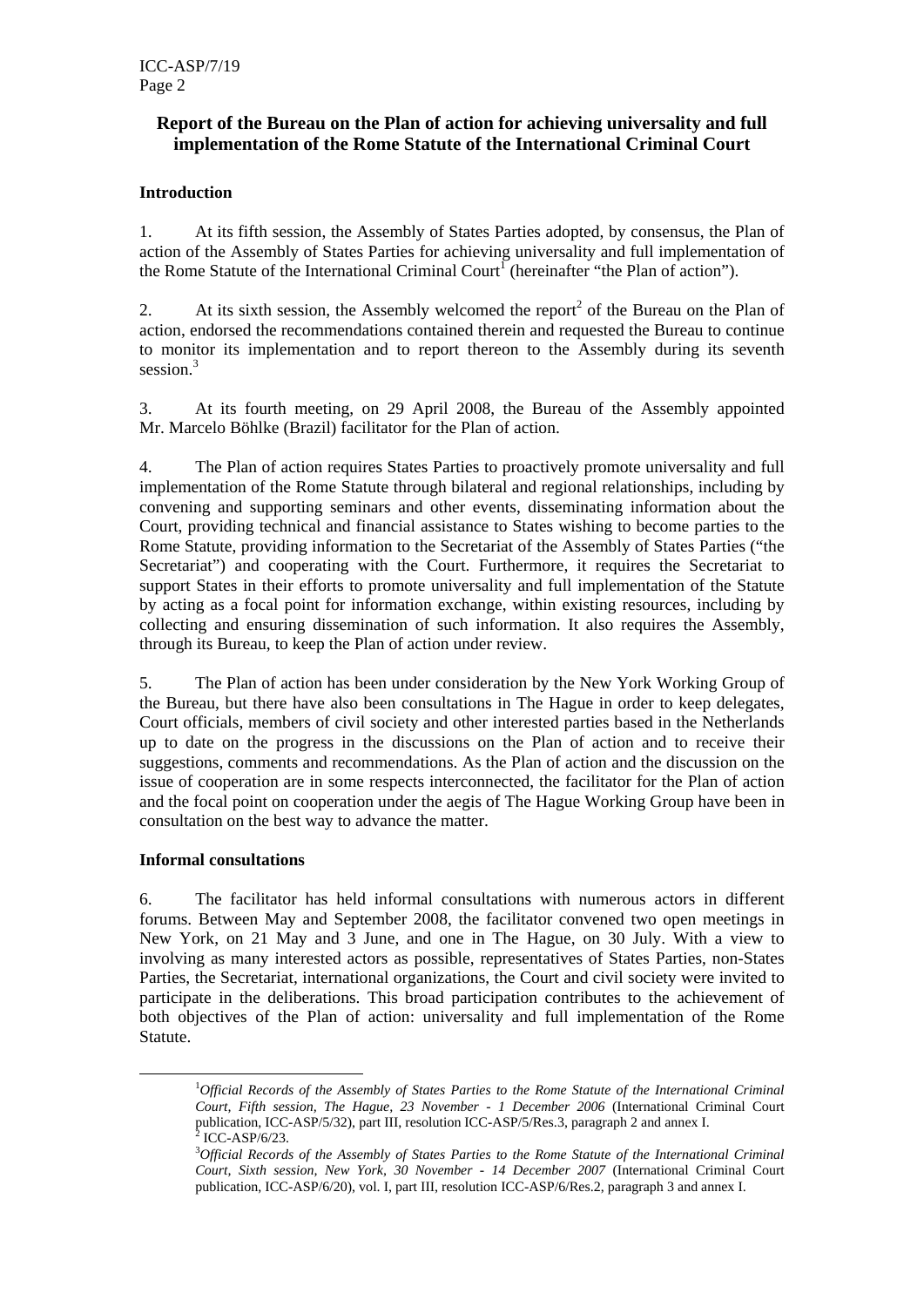7. The informal consultations held on 21 May focused on the presentation of the Plan of action, the mandate and programme of work of the facilitator, the status of ratification and implementation of the Rome Statute and the progress achieved since the adoption of the Plan of action. Delegations were given an opportunity to express their views on how to move forward.

8. At the informal consultations held on 3 June, during the resumed sixth session of the Assembly, the main topic considered was cooperation towards ensuring universality and full implementation of the Rome Statute. Representatives of the Secretariat, the Coalition for the International Criminal Court, the Presidency of the European Union, the International Committee of the Red Cross and the United Nations Treaty Section commented on their work on cooperation. Delegations from some States Parties presented information on their activities in this field. The focal point on cooperation also participated in the debate.

9. Although the Plan of action had been considered by the New York Working Group, interaction with delegates in The Hague was also considered necessary. The facilitator held informal consultations at the seat of the Court on 30 July, at which he briefed participants on the work done in New York on the Plan of action. The participation of the Registrar, the focal point on cooperation and delegations resulted in a fruitful exchange of views and ideas.

10. In addition to the open meetings, the facilitator held many bilateral consultations, both in New York and in The Hague. The facilitator's three main objectives were to:

- (a) Gather information on States' interest in ratifying or acceding to the Rome Statute and on the status of national implementation of the Statute, and any difficulties they might be encountering in those endeavours;
- (b) Try to bridge the gap between those actors who could provide technical and financial assistance and those who might need it; and
- (c) Continue the discussions on how best to approach and promote universality and full implementation of the Rome Statute.

11. The facilitator met State representatives, members of civil society, international organizations and the Secretariat. In these bilateral contacts, the facilitator had the invaluable assistance of the representative of Costa Rica, who also contacted a number of delegations and provided concrete ideas on how to implement the Plan of action. The assistance from a regional focal point proved to be beneficial to the work on the Plan of action and could be replicated in other regions.

# **Findings**

12. At the informal consultations held on 30 July in The Hague, it was noted that the number of States Parties to the Rome Statute had increased to 108 as a result of the accession of Suriname and the Cook Islands on 15 and 18 July 2008, respectively. While the accession of these States represented a significant contribution to the universality of the Statute, the view was expressed that additional efforts still had to be made to ensure that the number of States Parties continued to increase.

13. States Parties were encouraged to promote the universality and full implementation of the Rome Statute in all international forums, including in their bilateral, regional and multilateral relations. Promotion of the Rome Statute could include references to the work of the Court in official statements, agendas and documents, but also the convening of special sessions and events on the topic. In the multilateral field, initiatives taken by the European Union, the Organization of American States and the Community of Portuguese Speaking Countries were mentioned.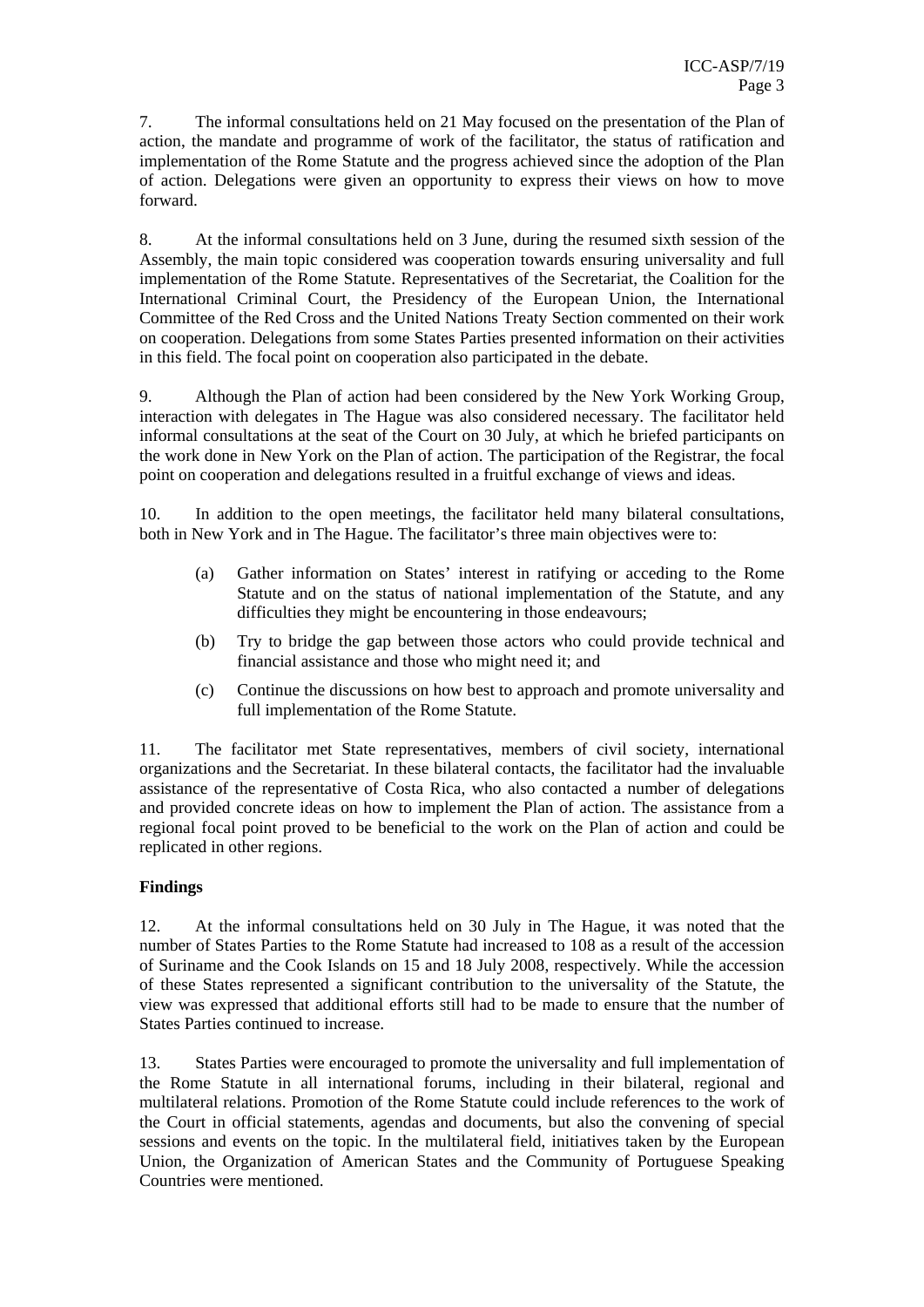14. As the Court is a relatively new institution compared with some other courts, such as the International Court of Justice, the dissemination of information on its mandate and activities was fundamental to achieving both universality and full implementation of the Rome Statute. Further, it was suggested that States Parties and the Secretariat should continue their efforts to disseminate information about the Rome Statute, including the structure of the Court and its jurisdiction. It was noted that capacity-building remained essential to ensure that government officials, members of parliament and the judiciary were fully aware of the work of the Court.

15. Although some States had provided the Secretariat with information relevant to the promotion of ratification or accession and full implementation of the Rome Statute, others had not yet done so. The information had been requested by the Secretariat in notes verbales ICC-ASP/6/S/20 and ICC-ASP/7/S/PA/21, dated 25 July 2007 and 15 April 2008, respectively, conveyed pursuant to paragraph 6 (h) and paragraph 7 of the Plan of action and paragraphs 6 and 7 of the recommendations contained in annex I to resolution ICC-ASP/6/Res.2. Some delegations suggested that the Secretariat should compile the information in a single document and consider the possibility of circulating the text in all official languages, bearing in mind the limitations of its existing resources. The replies received are available on the Court's website.<sup>4</sup> Given the objectives of the Plan of action, States Parties should endeavour to make the information widely available.

16. The information requested by the Secretariat included: information on obstacles to ratification or full implementation encountered by States; national or regional strategies or plans of action to promote ratification and/or full implementation; technical and other assistance needs and delivery programmes; planned events and activities; examples of implementing legislation; bilateral cooperation agreements between the Court and States Parties; solutions to constitutional issues arising from ratification; and national contact points for matters relating to promotion of the ratification and full implementation of the Statute.

17. Some delegations described difficulties that had arisen in the adaptation of national legislation to comply fully with the obligations established under the Rome Statute. Some States acknowledged that they required financial or technical assistance in this regard. It was noted that cooperation with States that shared similar legal systems could be important, as they could exchange experiences and draft implementing legislation.

18. As regards cooperation, it was emphasized that there were different actors providing assistance, including States Parties, international organizations, non-governmental organizations and other relevant entities, such as the International Committee of the Red Cross through its Advisory Service on International Humanitarian Law.

19. The point was made that while there were several initiatives worldwide aimed at ensuring universality and full implementation of the Rome Statute, coordination and information sharing among the various actors still needed to be improved. The information provided to the Secretariat represented only some of the action taken in that regard, since other entities were also working towards the same objective.

20. It was noted that some States might be awaiting the results of the Review Conference in order to take a decision on ratifying or acceding to the Rome Statute. As stated in the 2007 report of the Bureau on the Plan of action,<sup>5</sup> it was very important to allow for greater participation of all States in the deliberations on the crime of aggression, which was likely to be one of the most important issues to be discussed during the Review Conference.

 $\frac{1}{4}$  $4$  <http://www.icc-cpi.int> under "Assembly of States Parties".

 $5$  ICC-ASP/6/23.